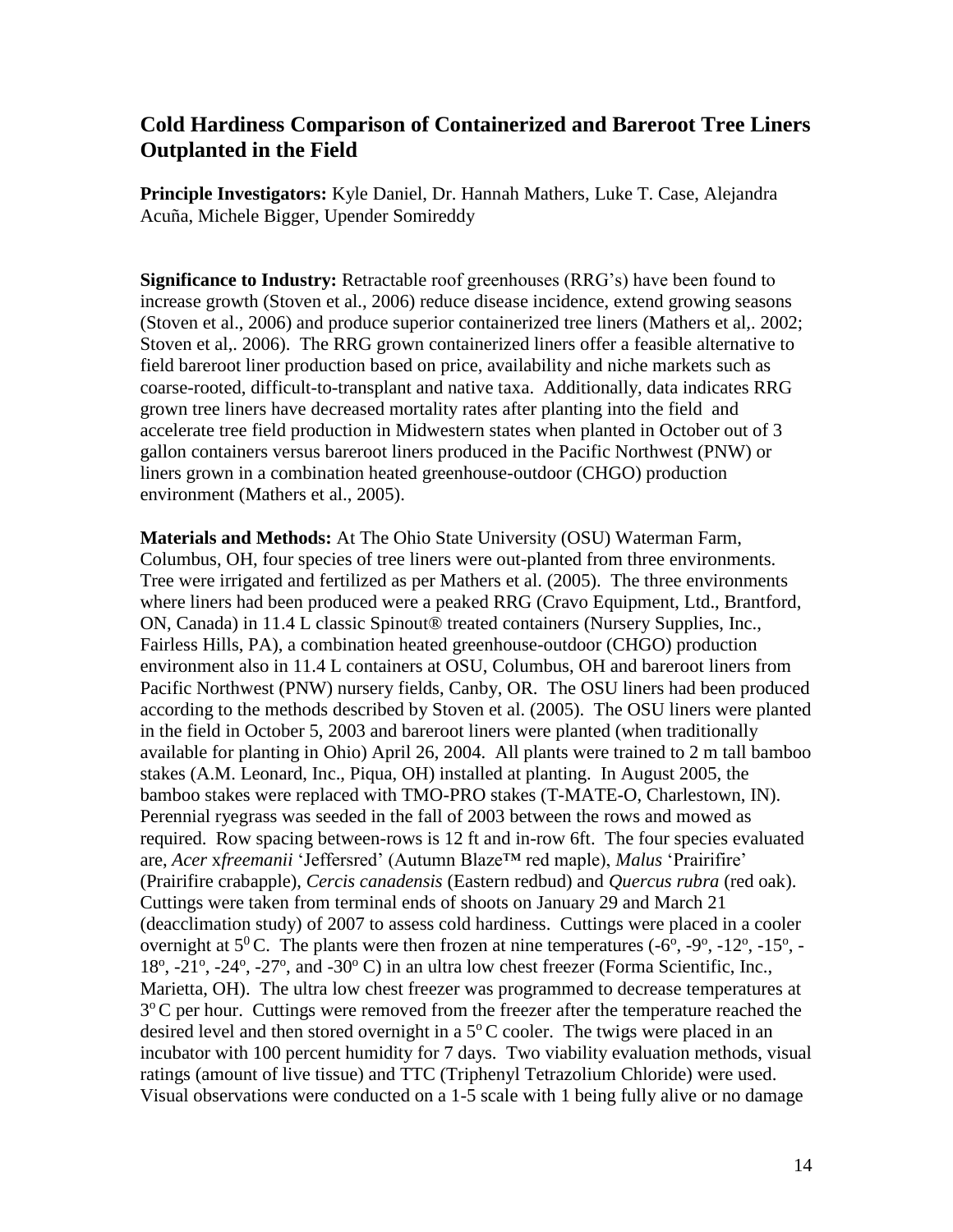and 5 being completely dead and with a brown cambium layer. TTC was performed by using the methods of Ruf and Brunner (2003). Visual observations and TTC analysis data were subjected to ANOVA using the GLM procedure within SAS® (SAS Institute, Inc., Cary, NC, 2000). Fisher's least significance difference test were used to compare means a  $P < 0.05$  was used (SAS<sup>©</sup> Institute Inc.). The Type II Sum of Squares analyses was performed and graphs were produced in Excel from the analyses. All factors were considered fixed effects; therefore all terms were tested for significance against the error mean square.

**Results and Discussion:** Visual differences for regrowth demonstrated significance within species from  $-6^{\circ}$ C to  $-30^{\circ}$ C (Figure 1). When pooled over species, there were no significant differences noted from  $-6^{\circ}$ C to  $-30^{\circ}$ C. TTC readings demonstrated no significant differences between trees from the RRG, bare root trees from the West Coast, or CHGO visually or through TTC readings (Figure 2). According to Ruf and Brunner (2003), reduction of triphenyltetrazolium chloride (TTC) is directly linked to the respiratory chain. This is the indication of alive versus dead tissue. Visual readings measure the amount of green tissue remaining within the cambium layer (Stergios and Howell, Jr., 1973). This accounts for the differences between visual readings and TTC readings. Data from this experiment provides evidence that cold hardiness is not affected by previous environment.

## **Literature Cited**

Mathers, H.M. 2001. The future is in retractables: Nursery stock production in Retractable Roof Greenhouses. The Buckeye. August. Pp. 16-17, 19, 31.

Mathers, H.M. L.T. Case, E. Grosskurth, M. Bigger. 2005. Field Caliper Tree Production Using Retractable Roof GreenHouse Grown Liners. Southern Nurserymen Assoc. Res. Conf. 50:164-167.

Mathers, H., D. Struve and A. Stoven. 2002. Tree liner production in Ohio. The Buckeye. November. Pp. 14-17.

Ruf, M., and Brunner, I. 2003. Vitality of Tree Fine Roots: Reevaulation of the Tetrazolium Test. Tree Physiology. 23: Pp. 257-263.

Stergios, B.G., and Howell, Jr. G.S. 1973. Evaluation of Viablitiy Tests for Cold Stressed Plants. Michigan Agricultural Experiment Journal Article. Number 6241. Stoven, A.A., H.M. Mathers, D.K. Struve. 2006. Fertilizer application method affects growth, nutrient and water use efficiency of container-grown shade tree whips. HortScience 41:1-7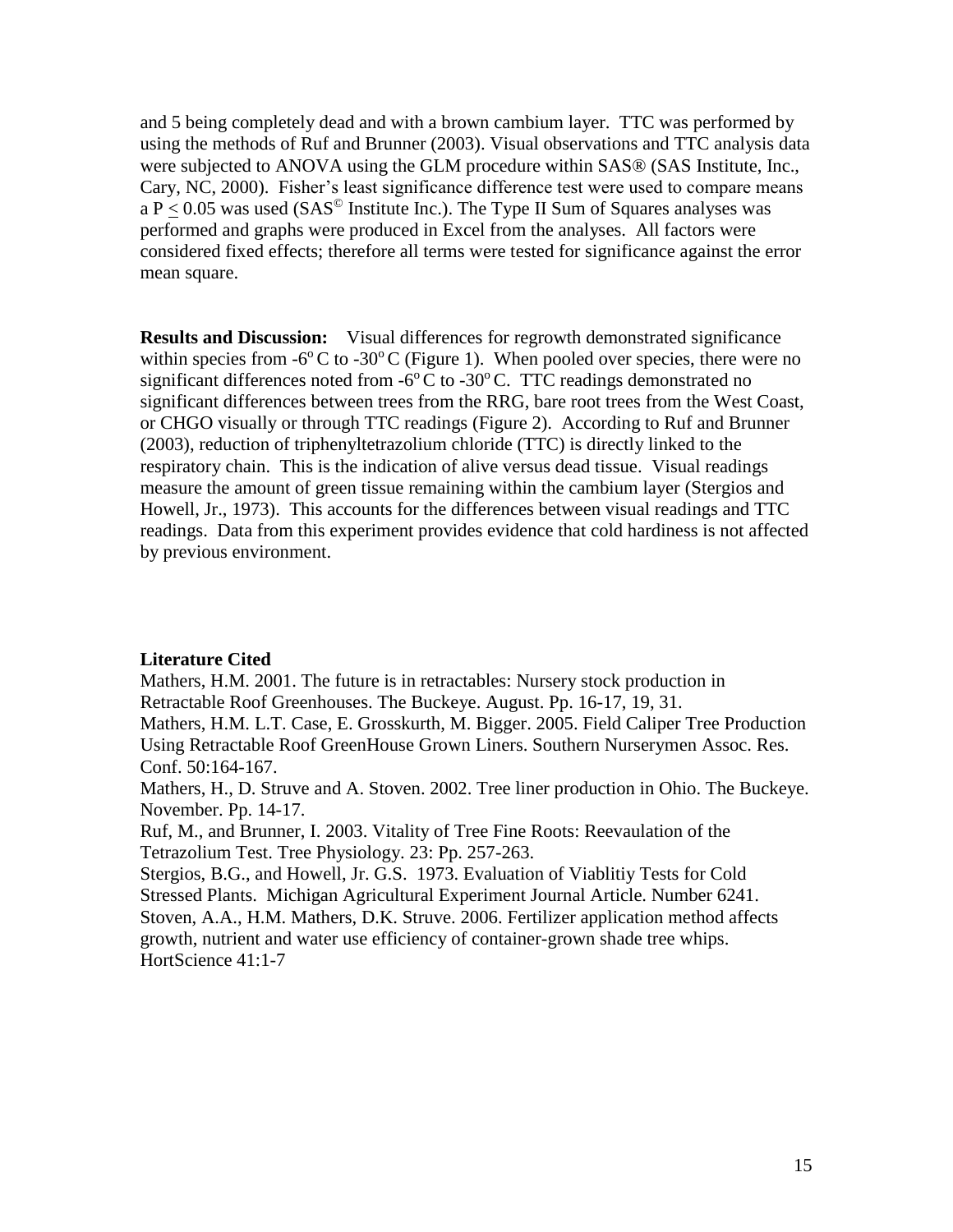

**Figure 1.** Visual ratings of four species of nursery liners over nine temperatures averaged over three environments (LSMeans with  $\alpha = 0.05$ : Redbud = 0.6, Oak = 0.74, Crabapple  $= 0.71$ , Maple  $= 0.77$ ). Visual ratings were conducted on a 1-5 scale with 1 being fully alive or no damage and 5 being completely dead and with a brown cambium layer.